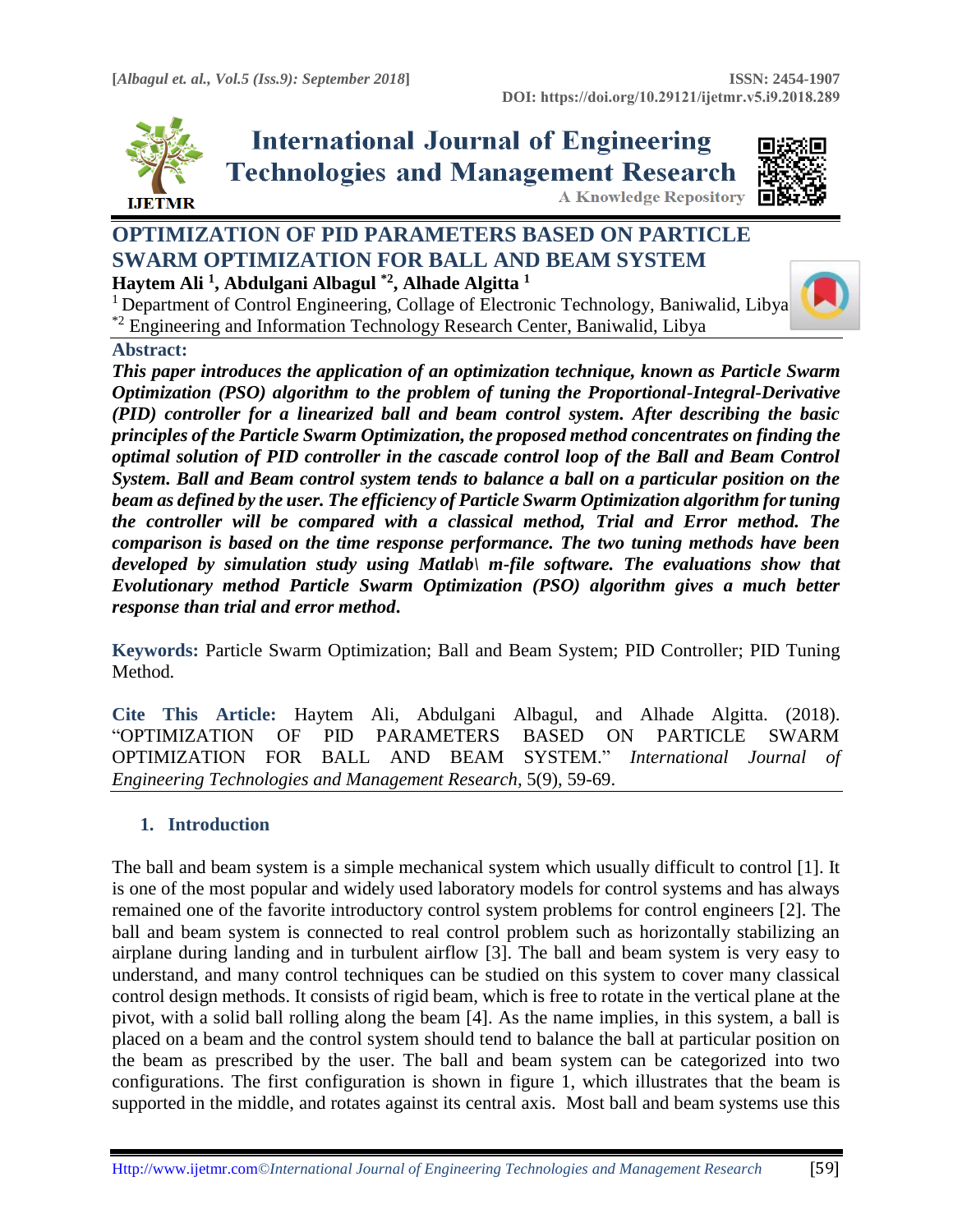configuration. This type of configuration is normally called as 'Ball and Beam Balancer'. This type has the advantage of easiness of building and the simplicity of the mathematical model.



Motor Amplifier Figure 1: Beam supported at the centre

The second configuration is shown in figure 2. In this type, the beam is supported on both ends by two level arms. One of the level arms acts as the pivot, and the other is coupled to motor output gear. The disadvantage is that more consideration of the mechanical parts, which meant adding some difficulties in deriving a mathematical model. This type of configuration is called 'Ball and Beam Module'. The 'Quanser' ball and beam system uses this configuration for its commercial product. The advantage of this system is that relatively small motor can be used due to the existing of gearbox. This type of configuration will be used in this paper.



Figure 2: Beam supported at both sides

The ball and beam system is an open loop and important to point out that it is unstable and nonlinear since the ball position changes with acceleration without limit for a fixed beam angle [1]. The control problem can be approximated by linearized the model, hence the linear feedback control such as PID control can be applied and the stability analysis can be determined based on linear state-space model or transfer function. In this paper, the PID controller will be used to stabilize a ball and beam system at its equilibrium position. However, tuning a PID controller to acquire the most optimum results is a tricky task and various methods have been proposed to search the parameters of PID controllers in the past to do so. The classical PID tuning methods include: Ziegler Nichol's method [5], ITAE equations method [6], Gain and phase margin tuning method [7], SISO tool and so on [8]. Furthermore, many unconventional techniques have been developed over the past few decades, which have proven to be very fruitful in control systems.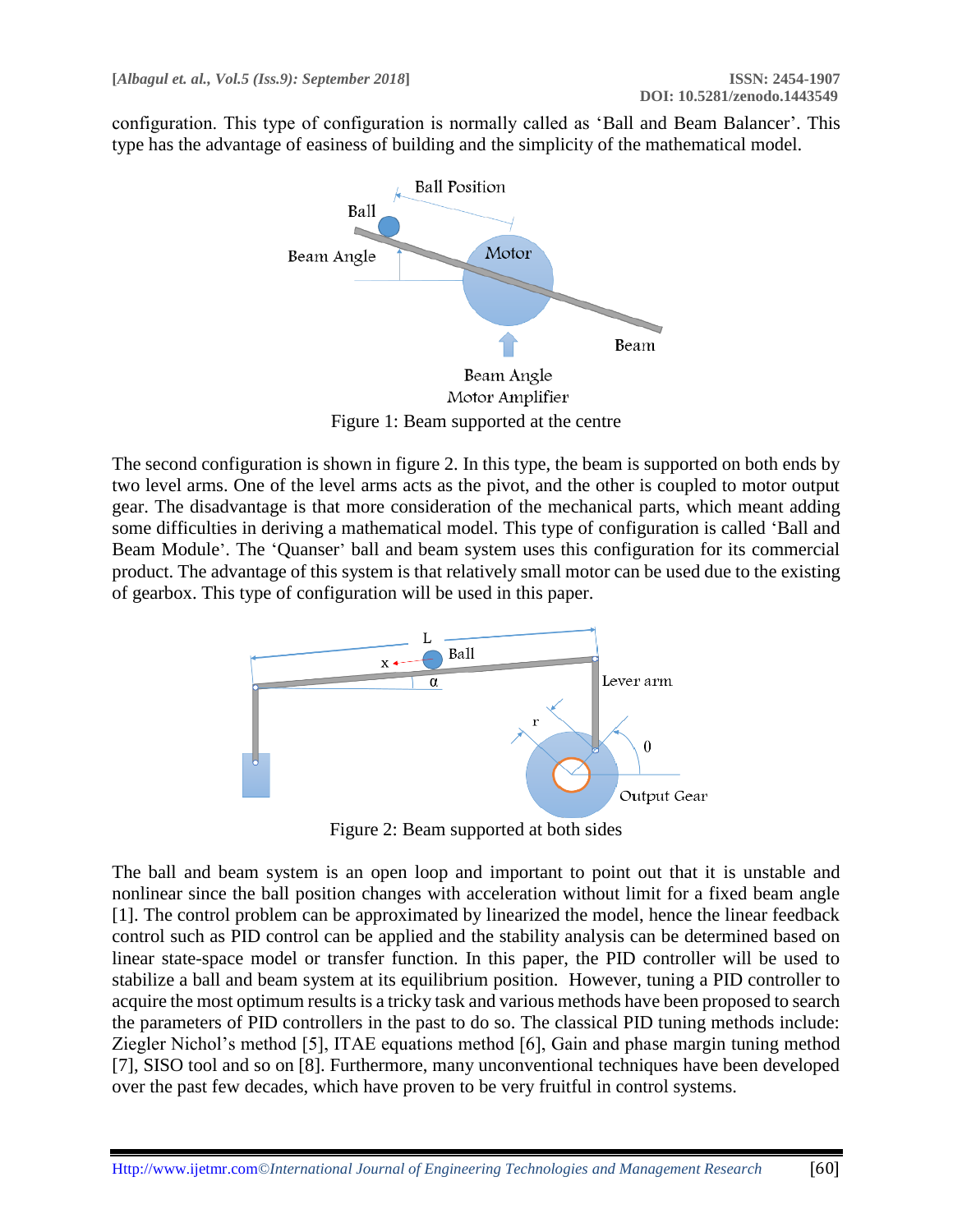The unconventional techniques have been given much attention by many researchers because of their ability to find global optimal solutions. Evolutionary algorithm and Fuzzy logic [9] are examples of such unconventional methods. Particle Swarm Optimization (PSO) algorithm is one of such evolutionary algorithm. The PSO is recently proposed heuristic search method for optimization of continuous nonlinear functions, which can be used in tuning PID controllers [2], inspired by the swarm methodology. The method was derived through simulation of simplified social models such as bird flocking, fish schooling and swarming theory in particular. Kennedy and Eberhart invented particle swarm optimization in 1990's while trying to simulate the choreographed, graceful motions of swarms of birds. Particle swarm optimization has two roots. One of them is to tie to artificial life. It is also related to evolutionary computation such as genetic algorithms and evolutionary programming. The ability of flocks of birds, schools of fish and herds of animals to adept to their environment, to avoid predators and to fined rich sources of foods by implementing an information sharing approach intrigued the inventors of the methodology [10]. There has been much attention in terms of implementation of PSO in control theory. Particle swarm optimization has successfully been applied to a wide variety of problems such as neural networks [11], structural optimization [12], share topology optimization [13] and fuzzy systems [14].

## **2. Mathematical Modeling Materials and Methods**

The mathematical description of this system consists of two separated systems, the first one is the DC servomotor, which is an electromechanical system that receives electrical signal from controller and produces an output as a rotational displacement (angle). The second one is the ball and beam model, which is a mechanical system that receives rotational displacement (angle) from the motor and converts it into a linear displacement.

#### **2.1. Motor Model**

The position of a DC motor is observed to have a transfer function of:

$$
G_m(s) = \frac{\theta(s)}{V_a(s)} = \frac{K}{s(\tau_1 s + 1)}\tag{1}
$$

Based on the motor parameters in [15], motor model can be written as follow:

$$
G_m(s) = \frac{\theta(s)}{V_a(s)} = \frac{0.7}{s(0.014s + 1)}
$$
(2)

#### **2.2. Ball and Beam Model**

As illustrated in figure 2, a ball is placed on a beam that free to roll along the length of the beam at horizontal plane. A lever arm is attached to the beam at one end and a servo gear at the other. The servo gear turns by an angle  $(\theta)$ , and the lever changes the angle of the beam by  $(\alpha)$ . The force that accelerates the ball as it rolls on the beam comes from the component of gravity that acts parallel to the beam. The ball actually accelerates along the beam by rolling, but we can simplify the derivation by assuming that the ball is sliding without friction along the beam. The mathematical modeling of ball and beam system consists of DC servomotor dynamic, alpha theta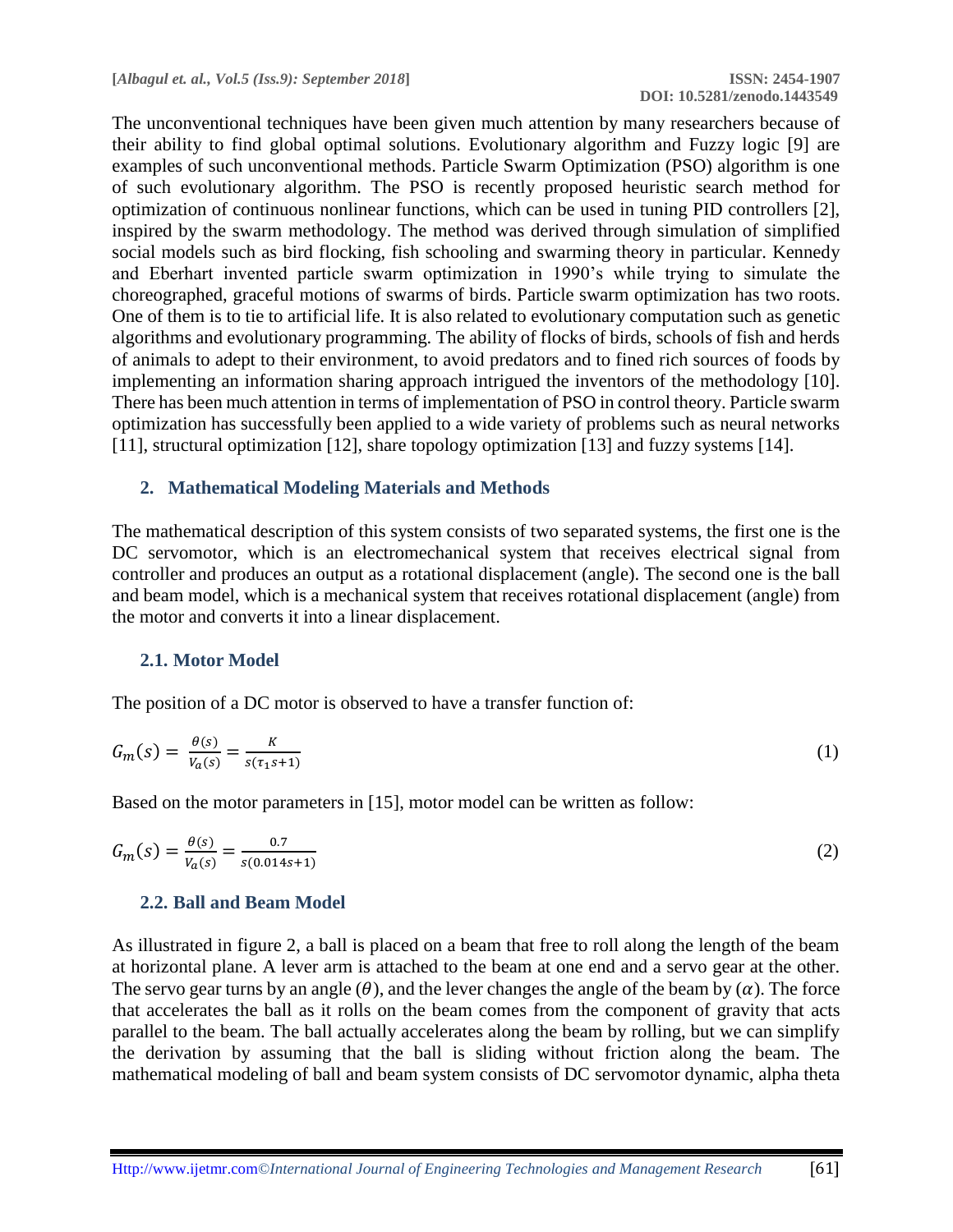relation, and ball on the beam dynamic. The dynamic equation of the ball on the beam has been described by [4] using Newton second law as given in equation (3)

$$
F_{tx} + F_{rx} = mg \sin(\alpha)
$$
  

$$
m\ddot{x} = mg \sin(\alpha)
$$
 (3)

Where:

 $m\ddot{x} + \frac{2}{5}$ 5

- $F_{tx}$ : Force due to transnational motion
- $F_{rx}$ : Force due to rotational motion
- : Mass of ball
- : Gravitational acceleration
- $\alpha$ : Beam angle coordinate
- $\ddot{x}$ : Acceleration of the ball position

The derivation of equation (3) is based on diagram depicted in figure 3. Now, equation (3) can be linearized to obtain a transfer function of the ball and beam system, for small angle,  $sin(\alpha) = \alpha$ . Therefore, equation (3) becomes:

$$
\ddot{x} = \frac{5}{7}g\alpha\tag{4}
$$

By taking the Laplace transform of equation (4), we find



Figure 3: Force acting on the ball and beam system

$$
\frac{x(s)}{\alpha(s)} = \frac{5}{7} \frac{g}{s^2} = \frac{7}{s^2}
$$
 (5)

The beam angle ( $\alpha$ ) can be related to motor gear angle ( $\theta$ ) by approximate linear equation  $\alpha L =$  $\theta r$  where d=lever arm offset and L=beam length. Substitute L = 16.75cm and r = 2.54cm will give another transfer function as follows,

$$
\frac{\alpha(s)}{\theta(s)} \cong \frac{r}{L} = \frac{2.54}{16.75} \tag{6}
$$

#### **2.3. The Complete System Model**

Combining the results from the previous subsections, the open-loop transfer function of the ball and beam model with the motor becomes,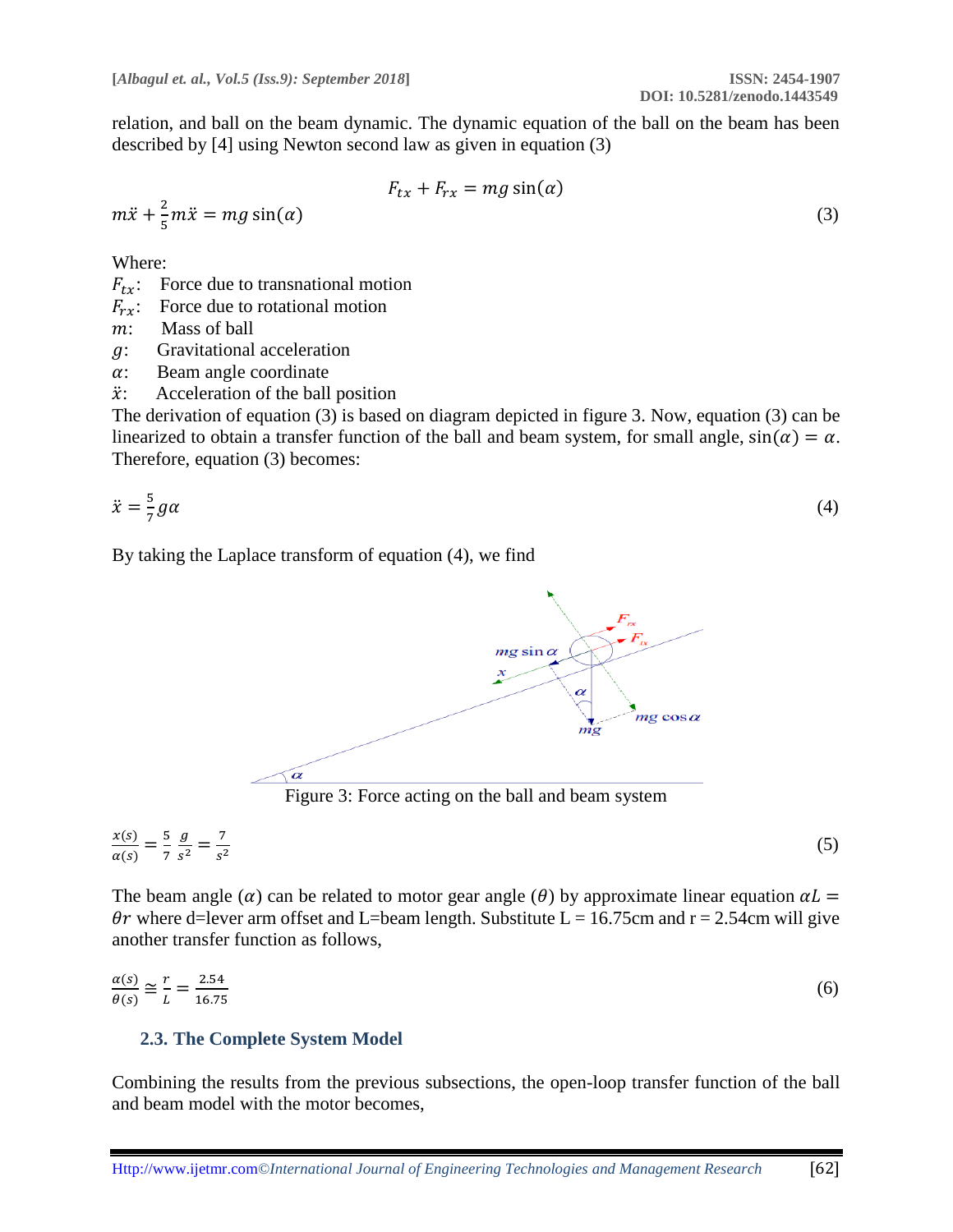(7)

 $G(s) = \frac{x(s)}{x(s)}$  $\frac{x(s)}{V_a(s)} = \frac{0.7}{s(0.014)}$  $s(0.014s+1)$ 2.54 16.75 7  $\frac{7}{s^2} = \frac{0.742}{s^3 (0.014s)}$  $s^3(0.014s+1)$ 

# **3. Particle Swarm Optimization (Pso) Algorithm**

Particle Swarm Optimization algorithm, as depicted in the flowchart in figure 4, is one of such evolutionary algorithm, which can be, used in tuning the PID controllers. The algorithm simulates the movement of birds in flocks. The algorithm works on the scenario of birds randomly searching for food. It begins with a swarm of birds/particles being initialized at random positions in the problem space, each particle in the swarm represents a solution to the problem, each of the particles is treated as a point in N-dimensional space which adjusts its flying according to its own flying experience as well as the flying experience of other particles. Each bird keeps track of its coordinates in the problem space. A record is also kept of the least distance (fitness value) from the food achieved by each individual bird so far, called pbest (personal best). The minimum value of pbest in the swarm is called gbest (global best), that is, the minimum distance achieved by any of the birds in the swarm so far [2].



Figure 4: The flow chart of general POS algorithm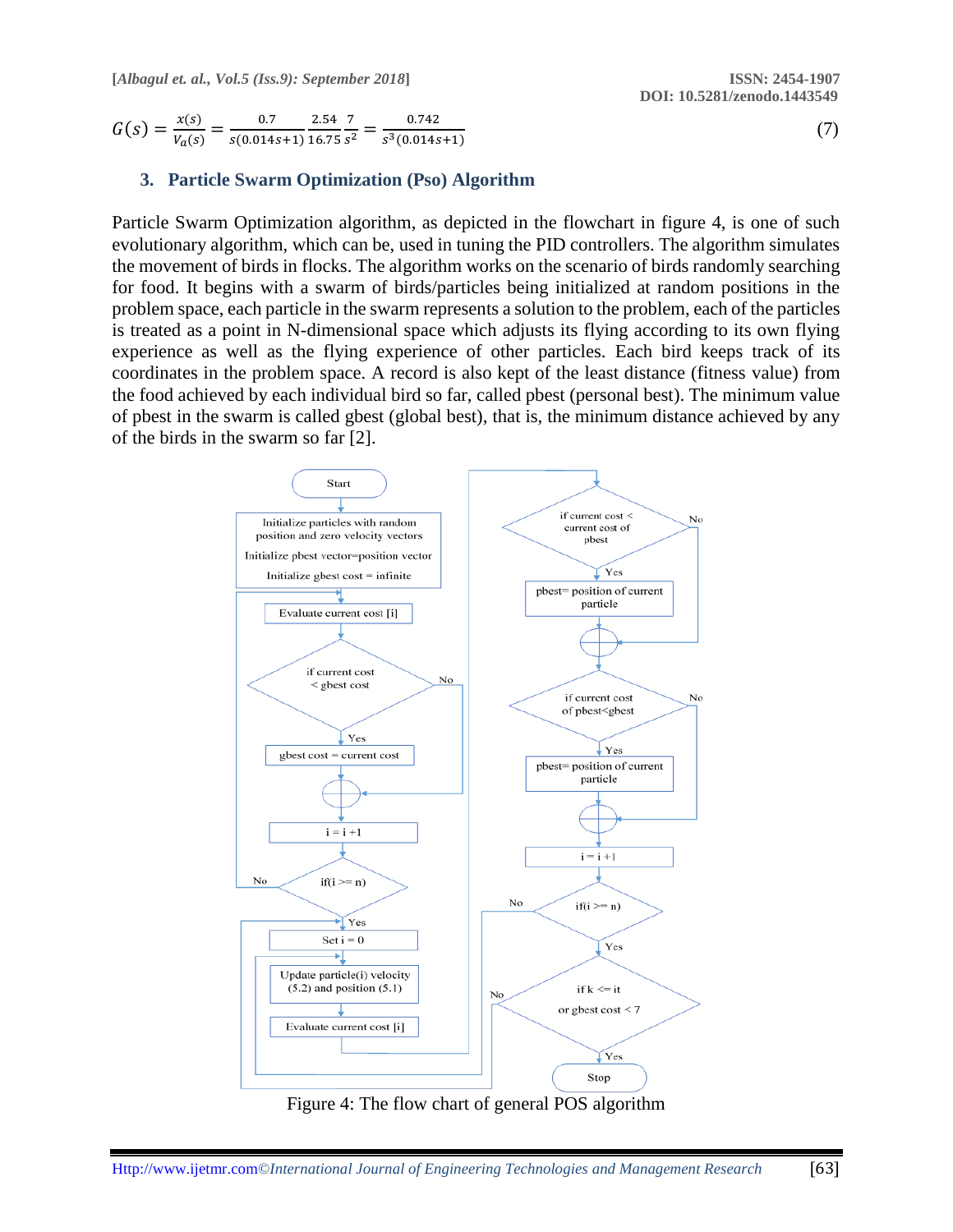In a physical n-dimensional search space, the velocity and the position of particle (i) are represented as the vectors  $X_i = (x_{i1}, ..., x_{in})$  and  $V_i = (v_{i1}, ..., v_{in})$  in the PSO algorithm. Therefore, the best position of particles and their neighbours best position are  $pbest_i =$  $(x_{i1}^{pbest}, ..., x_{in}^{pbest})$  and  $gbest_i = (x_{i1}^{gbest}, ..., x_{in}^{gbest})$ .

In each iteration, the velocity of each bird is updated and added to the current coordinates of the respective birds.

$$
X_i^{k+1} = X_i^k + V_i^{k+1} \tag{6}
$$

The velocity is governed by three factors which are inertia  $(V_i^k)$ , cognitive influence (pbest) and social influence (gbest). The directions of cognitive and social influences depend on the direction vector of the bird's position from pbest and gbest respectively. Both these influences are updated each iteration and added to inertia, to get the new velocity. Furthermore, randomness is maintained in the system by weighing the influences with random numbers between (0) and (1), called weight factors ( $C_1$  and  $C_2$ ) and the inertia with another random number in the same range, called inertia factor  $(w)$  [2].

$$
V_i^{k+1} = w \times V_i^k + C_1 \times rand1 \times \left( pbest_i^k - X_i^k \right) + C_2 \times rand2 \times (gbest_i^k - X_i^k)
$$
 (7)

Where;  $(V_i^k)$  is the velocity of particle (i) at iteration (k),  $(X_i^k)$  is the position of particle (i) at iteration (k), (w) is the inertia weight,  $(C_1, C_2)$  is the weight factors, (rand1, rand2) denotes random numbers between 0 and 1,  $( \textit{pbest}_i^k)$  is the best position of particle (i) until iteration (k), and best position of the group until iteration (k) is denoted as  $(gbest_i^k)$ . Figure 5 shows the trajectory of the particle in the swarm.



Figure 5: The trajectory of the particle after velocity updating

#### **4. PID Controller Design**

It was found that the overall open loop transfer function of the system is a fourth order system. However, it is difficult to design a controller to control a third order and higher order system. Therefore, to make the controller design become easier and realizable, the whole system is divided into two feedback loops as shown in figure 6.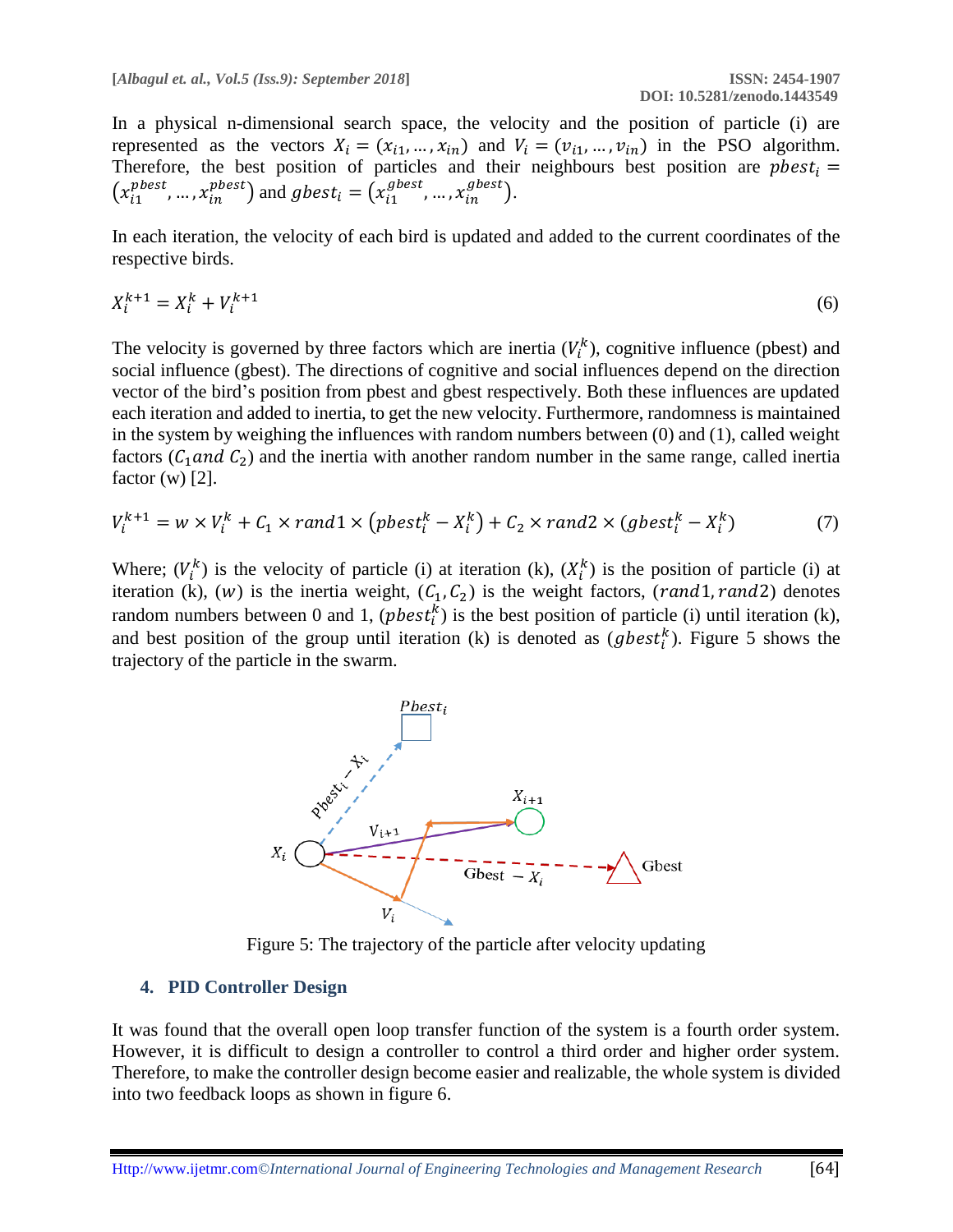

Figure 6: Block diagram of the ball and beam PID control system

The design strategy is to first stabilize the inner loop followed by the outer loop. The purpose of the inner loop is to control the motor angle position. Inner controller should be designed so that the motor angle tracks the reference signal. The outer loop uses the inner feedback loop to control the ball position. Therefore, the inner loop definitely must be designed before the outer loop.

## **4.1. PID Tuning with Particle Swarm Optimization Algorithm**

Before implementing the Particle Swarm Optimization technique on a problem, one has to consider first the number of variables to be tuned in order to optimize the solution to the problem. The number of dimensions of the matrices in the algorithm must equal the number of variables in the system. In addition, certain parameters need to be defined. Selection of these parameters decides largely the ability of global minimization. The maximum velocity affects the ability of escaping from local optimization and refining global optimization. The size of swarm balances the requirement of global optimization and computational cost [2]. Initializing the values of the parameters is as per table 1. Table 2 shows the upper and lower limits set for the PID controller gains. The particles are initialized at random positions within these limits and are not allowed to trespass during the algorithm.

| racio 1.150 selection parameters |                |
|----------------------------------|----------------|
| Population size                  | 50             |
| Number of iteration              | 20             |
| Number of variables              | 3              |
| Maximum velocity                 | 0.9            |
| Minimum velocity                 | $-1$           |
| Inertia weight                   |                |
| Personal learning coefficient    | $\overline{2}$ |
| Global learning coefficient      |                |

Table 1: PSO selection parameters

|  | Table 2: The bounds imposed on PID parameters |  |  |  |
|--|-----------------------------------------------|--|--|--|
|--|-----------------------------------------------|--|--|--|

| <b>PID Gains</b> |  |  |
|------------------|--|--|
| Lower bound      |  |  |
| Upper bound      |  |  |

The cost function represents the function that measures the performance of the system. In our case, the cost function for the PSO algorithm is defined as a function of closed loop system performance. The following cost function is proposed and applied.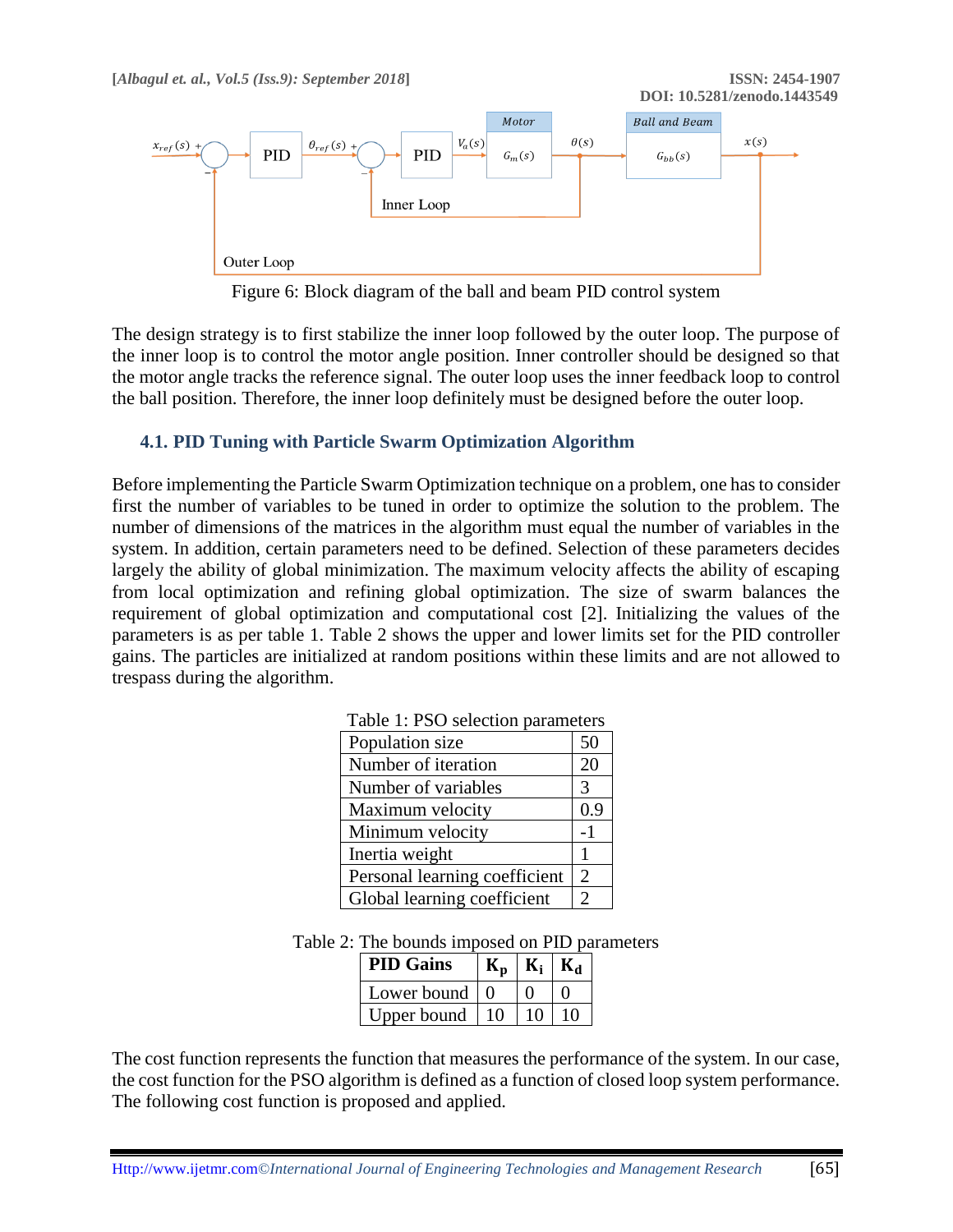#### $\cos t$  function =  $Mp + ts$  (7)

Where (Mp) and (ts) are peak-overshoot and settling time respectively. Alternatively, any performance integral can also be used as cost function e.g. IAE (Integral Absolute Error), ISE (Integral Squared Error), MSE (Mean Square Error) ITAE (Integral Time Absolute Error) [2]. Table 3 shows the optimal PID parameters in the inner and the outer loops obtained using PSO algorithm. Figure 7 shows the step response of the system tuned by PSO algorithm.

| <b>Inner Loop</b> |  |  | <b>Outer Loop</b> |  |  |  |
|-------------------|--|--|-------------------|--|--|--|
|                   |  |  |                   |  |  |  |
|                   |  |  | 2.62              |  |  |  |

Table 3: The PID parameters of the system tuned by PSO algorithm

#### **4.2. PID Tuning with Trial and Error Method**

Trial and error tuning method is used to determine the parameters of a PID controller by inspection the dynamic behaviour of the controlled process output. It is very important to understand the effects of the tuning parameters on the behaviour of the process output for successful trial and error tuning [16]. By using the effect of increasing the PID parameters on a closed loop system in the table 1, we change the PID parameters until we find the good response.



Figure 7: The step response of the system tuned by PSO algorithm

Table 4 shows some of trials for finding the parameters of the PID controller. Figure 8 shows the step response of the system tuned by trial and error. It is clear that the best PID parameters are obtained by "Trial 5" as shown in figure 8.

|         | Inner loop |  |                | Outer loop |  |                 |
|---------|------------|--|----------------|------------|--|-----------------|
|         |            |  | K <sub>d</sub> |            |  | $\mathcal{N}_d$ |
| Trail 1 |            |  |                |            |  |                 |
| Trial 2 |            |  |                |            |  |                 |
| Trial 3 |            |  |                |            |  |                 |
| Trial 4 |            |  |                |            |  |                 |
| Trial 5 |            |  |                |            |  |                 |

Table 4: The PID parameters tuned by Trial and Error method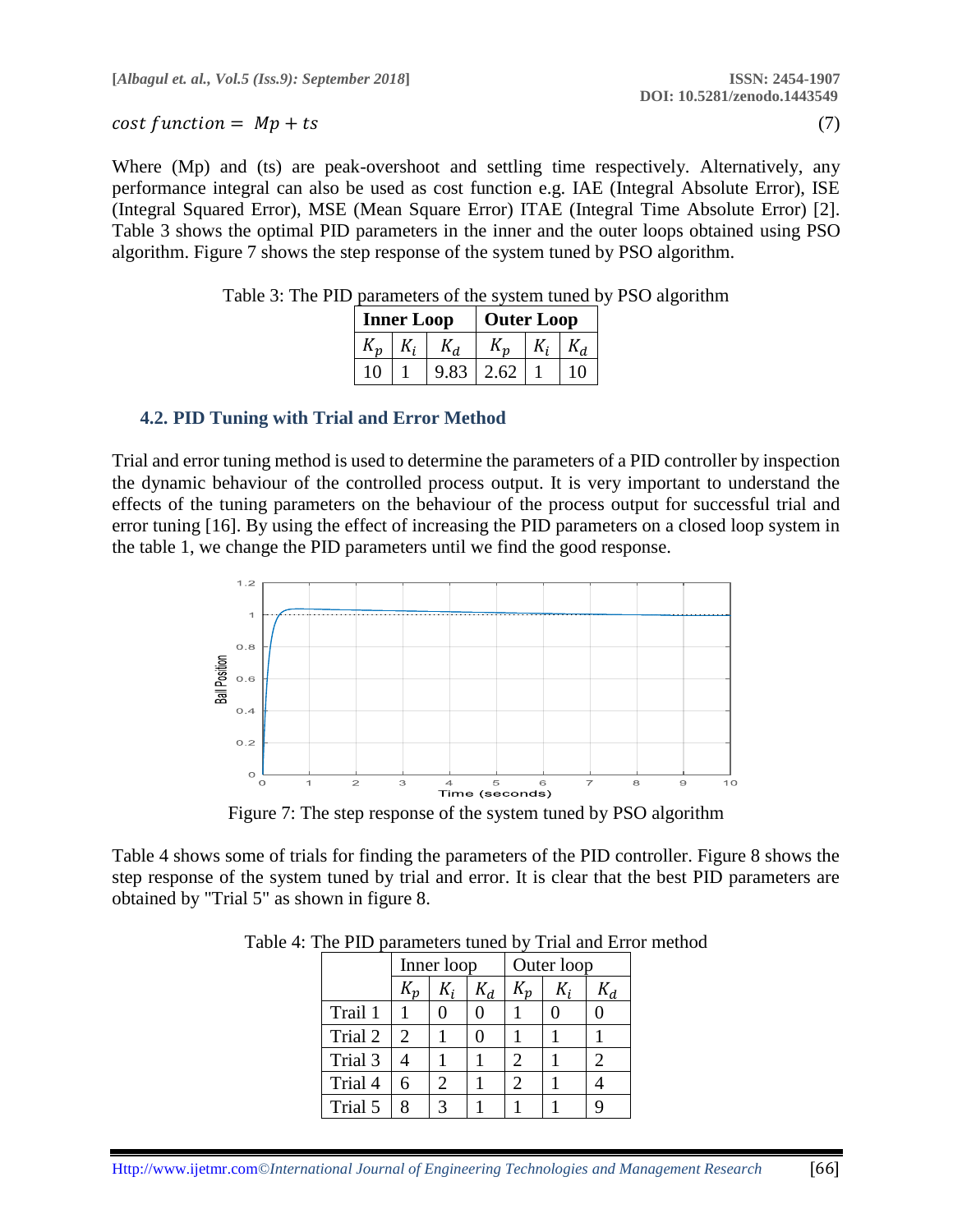

Figure 8: The step response of the system with various trials

## **5. Results and Discussion**

Table 5 and figure 9 summarize the performances of the system obtained with PID controller under two different tuning techniques. It can be seen that the PSO-tuned method had better performance for ball and beam system compared to the conventional tuning method, which was trial and error method. It is clear that the PSO method gives promising results better than the Trial and Error method; the PSO gave the settling time of 3.7 seconds and rising time of 0.209 seconds compared to Trial and Error, which gave, 5.88 seconds and 0.235 seconds respectively. The transient response has 3.67 % overshoot for PSO method and 14.6 % overshoot for Trial and Error method. For steady state error (ess) Trial and Error and PSO, methods are zero.

|       | Trial and Error method   PSO algorithm |       |
|-------|----------------------------------------|-------|
| Ts(s) | 5.88                                   | 3.7   |
| OS(%) | 14.6                                   | 3.67  |
| Tr(s) | 0.235                                  | 0.209 |
| Tp(s) | 0.534                                  | 0.77  |
|       |                                        |       |

Table 5: The performance of the system based on classic method and PSO algorithm

 $SSE \begin{array}{ccc} 0 & 0 \\ 0 & 0 \end{array}$ 



Figure 9: The step response of the system based on classic method and PSO algorithm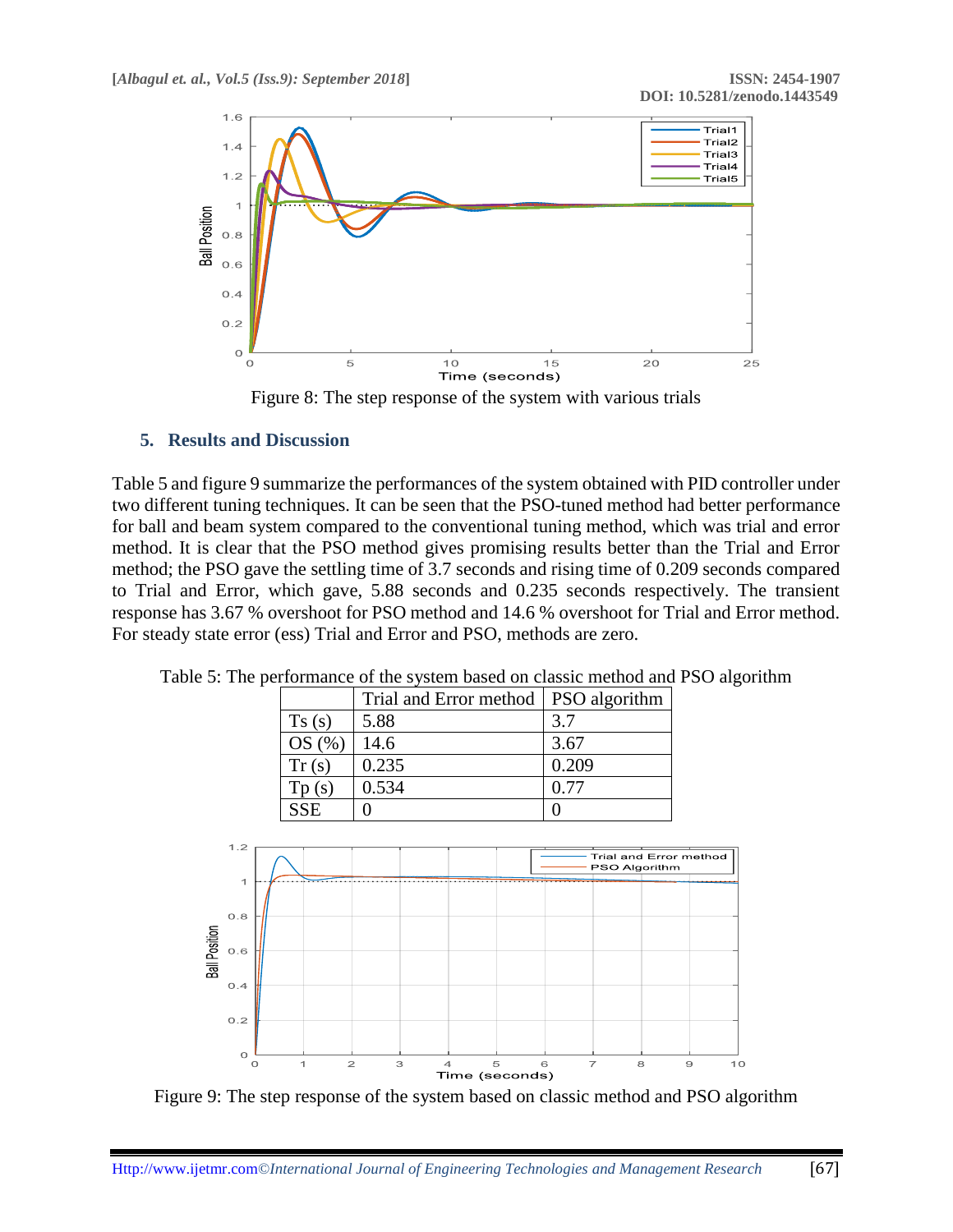## **6. Conclusion**

In this paper, the mathematical model for a ball and beam system has been derived successfully. The system consists of three main components which are servomotor model, angle conversion gain, and ball on the beam dynamic equation. Both servomotor and ball beam dynamics have a second order transfer function. It is quite tedious to design the fourth order system, thus for conventional method, two controllers have been implemented to control those second order components. The Particle Swarm Optimization (PSO) algorithm has been implemented successfully as a useful tool for optimizing the parameters of the PID controller. The efficiency of Particle Swarm Optimization algorithm for tuning the parameters of the PID controller has been compared with a classic method, Trial and Error method. From the analysis, PID-tuned by PSO shown a better performance and successfully reduce the values of Ts, Tr, OS and SSE than conventional method. The dynamic performance of the system controlled by Trial and Error method is relatively low and time consuming in comparison to the Particle Swarm Optimization method. The PSO method gives best performance and smooth behavior.

## **References**

- [1] Peter E. Wellstead, "Introduction to Physical System Modelling", Academic Press Limited, pp. 221-227, 2000.
- [2] M. A. Rana, Z. Usman, Z. Shareef, "Automatic Control of Ball and Beam System Using Particle Swarm Optimization," CINTI 2011 • 12th IEEE International Symposium on Computational Intelligence and Informatics, pp. 529-534, 2011.
- [3] Wei Wang, "Control of a Ball and Beam System," M. Sc. Thesis, University of Adelaide, AUSTRALIA, June 2007.
- [4] M. F. Rahmat, H. Wahid, and N. A. Wahab, "Application of intelligent controller in a ball and beam control system," International journal on smart sensing and intelligent systems, vol. 3, pp. 45-60, 2010.
- [5] Ziegler J. G. et al, "Optimum settings for automatic controllers", Transactions of ACME, 1942, vol.64, pp. 759-768.
- [6] Astrom K. J. and Hagglund T., "Automatic tuning of simple regulators with specifications on phase and amplitude margins", Automatica, 1984, vol. 20, pp. 645-651.
- [7] D'Azzo J. J. and Houpis C.H., "Linear control system analysis and design: conventional and modern", McGraw-Hill Series in Electrical and Computer Engineering, New York 1995, 4th edition.
- [8] Astrom K. J. and Hagglund T., "PID Controllers: Theory, Design, and Tuning", Instrument Society of America, 1995, 2nd ed., pp. 134-229.
- [9] Zang H., Zhang S. and Hapeshi K., "A review of nature-inspired algorithms", Journal of Bionic Engineering, September 2010, vol. 7, Supplement 1, pp. S232-S237.
- [10] Q. Bai, "Analysis of Particle Swarm Optimization Algorithm", Computer and Information Science, vol 3 (1), February 2010, pp. 180-184.
- [11] M. Rahmani, "Particle swarm optimization of artificial neural networks for autonomous robots," M. Sc. Thesis, Chalmers University of Technology, SWEDEN, 2008.
- [12] J. Im, J. Park, "Stochastic structural optimization using particle swarm optimization, surrogate models and Bayesian statistics," Chinese Journal of Aeronautics, pp. 112-121, 2013.
- [13] W. H. Lim and N. A. Mat, "Particle swarm optimization with increasing topology connectivity," Engineering Applications of Artificial Intelligence, pp. 80–102, 2014.
- [14] D. Tian and N. Li, "Fuzzy Particle Swarm Optimization Algorithm," International Joint Conference on Artificial Intelligence, pp. 263-267, 2009.